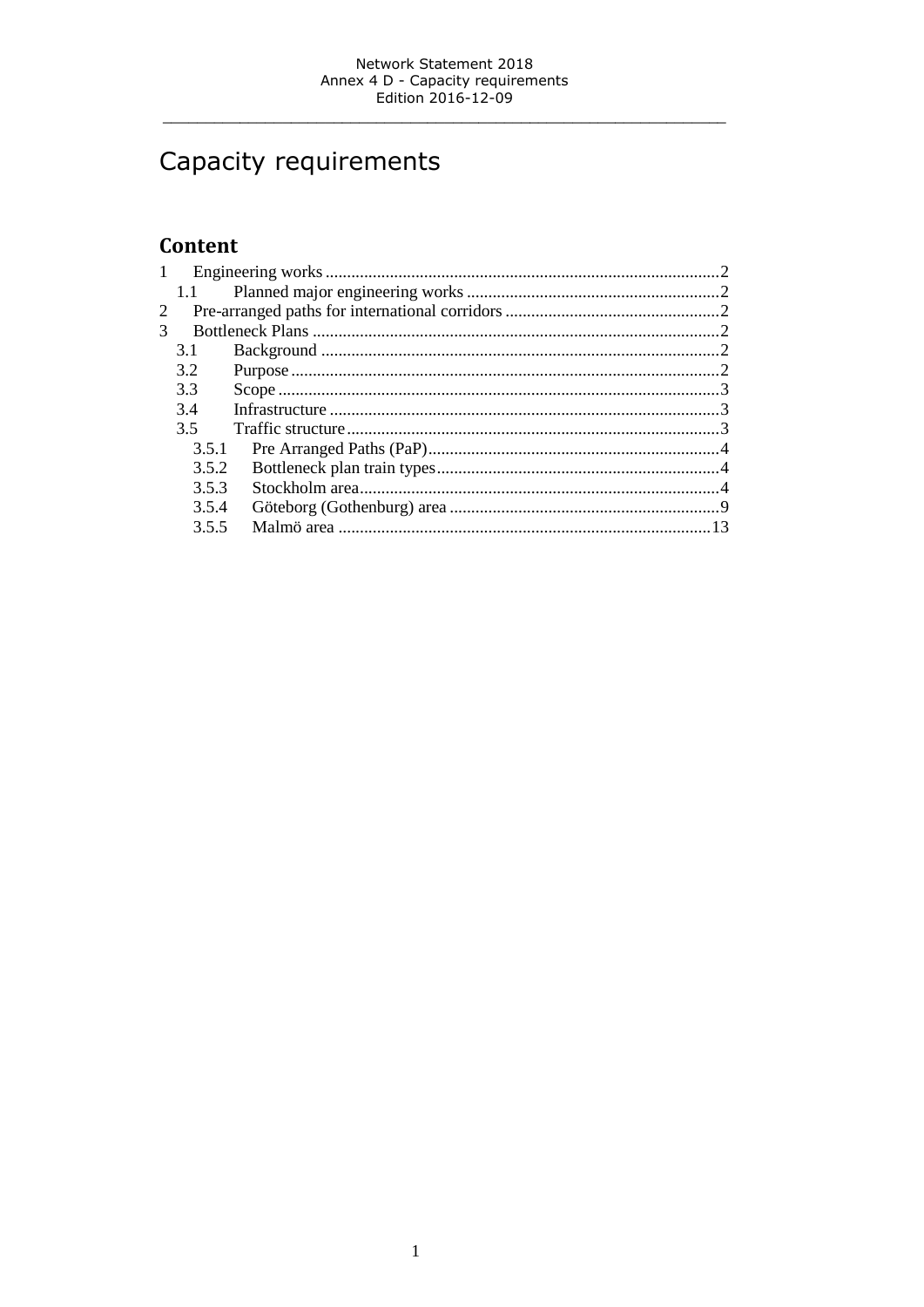# <span id="page-1-0"></span>1 Engineering works

# <span id="page-1-1"></span>1.1 Planned major engineering works

<span id="page-1-2"></span>See annex 3 B - Planned major engineering works.

# 2 Pre-arranged paths for international corridors

Pre-arranged paths for international "Rail Freight Corridors" are published in mid-January on each freight corridors website.

<span id="page-1-3"></span>Link to freight corridor ScanMed RFC [www.scanmedfreight.eu](http://uk.bane.dk/visArtikel_eng.asp?artikelID=19731)

# 3 Bottleneck Plans

# <span id="page-1-4"></span>3.1 Background

Rail traffic in the metropolitan areas is extremely intensive, with a high level of capacity utilisation. This means that the traffic system is sensitive to disruption – small delays propagate rapidly and the possibilities for recovery are restricted, at the same time as the demand for train paths has increased.

Capacity restrictions occur on those parts of the railway network where the demand for train paths is higher than the available capacity; applications for train paths cannot then be fully satisfied. On lines with a high capacity utilisation, it is especially important to establish the preconditions for the rail traffic that can be supplied with a high standard of transport quality. In order to be able to use the capacity in an efficient way in traffic-intensive areas, the Swedish Transport Administration draws up congested sector plans with pre-planned train path channels.

Bottleneck plans are part of a four-stage model which shows that a combination of running plan changes and adjustment measures in the infrastructure is extremely cost-effective. A system with pre-planned train-path channels leads to the existing facilities being used more efficiently. However, it is with a combination of improvements in the infrastructure that the best effect can be achieved.

# <span id="page-1-5"></span>3.2 Purpose

The bottleneck plans shall be used in the capacity allocation process for the purpose of:

- achieving an efficient capacity utilisation in traffic-intensive areas through finished train path channels
- guaranteeing punctuality by means of robust running timetables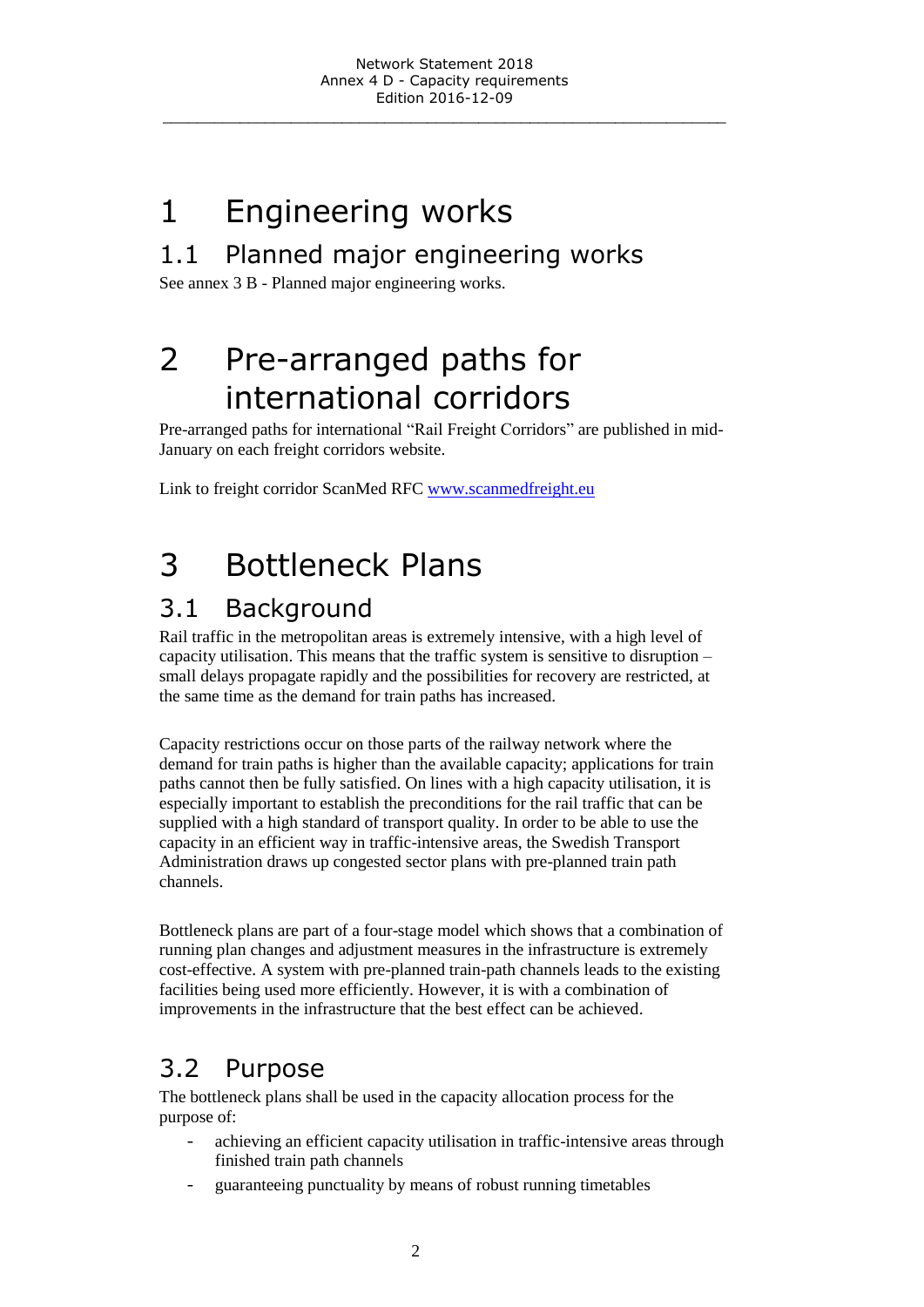serving as planning support for applications for train paths and the construction of timetables.

The pre-planned train path channels shall serve as the basis for the applications made by railway undertakings for train paths and the Swedish Transport Administration's timetable construction.

# <span id="page-2-0"></span>3.3 Scope

The bottleneck plans cover the three metropolitan areas of Stockholm, Göteborg (Gothenburg) and Malmö

The bottleneck plan Stockholm includes the following stretches:

- Stockholm Central/Stockholm City Arlanda/Märsta Uppsala
- Stockholm Central/Stockholm City Bålsta
- Stockholm Central/Stockholm City Nynäshamn
- Stockholm Central/Stockholm City Södertälje hamn/Södertälje syd Gnesta
- Södertälje hamn Södertälje centrum

-

The bottleneck plan for Göteborg (Gothenburg) includes the following stretches:

- Göteborg Stenungsund
- Göteborg Öxnered
- Göteborg Alingsås
- Göteborg Almedal, (- Borås)
- Göteborg Kungsbacka

The bottleneck plan for Malmö includes the following stretches:

- Malmö/Godsbangården Hässleholm
- Lund Landskrona östra Helsingborgs Central
- Malmö Peberholm
- Malmö godsbangård Fosieby Lernacken

# <span id="page-2-1"></span>3.4 Infrastructure

The bottleneck plans are based on the fact that the infrastructure specified in the Network Statement is complete and fully operational. In the case of engineering works that have a major impact on the traffic, a special bottleneck plan may be drawn up. Planned major engineering works are presented in Annex 3.B

Extreme weather conditions and other external circumstances could require restrictions to be made in the transport services operated, which is specified in the reduction plans which the Transport Administration draws up in close cooperation with the train operators. On these occasions, deviations may also have to be made from the special planning preconditions for current operational site.

# <span id="page-2-2"></span>3.5 Traffic structure

By means of timetable analyses and simulations within the areas concerned, train path channels have been developed. With these as a basis, models have been created with the aim of facilitating the allocation of capacity. Minor deviations can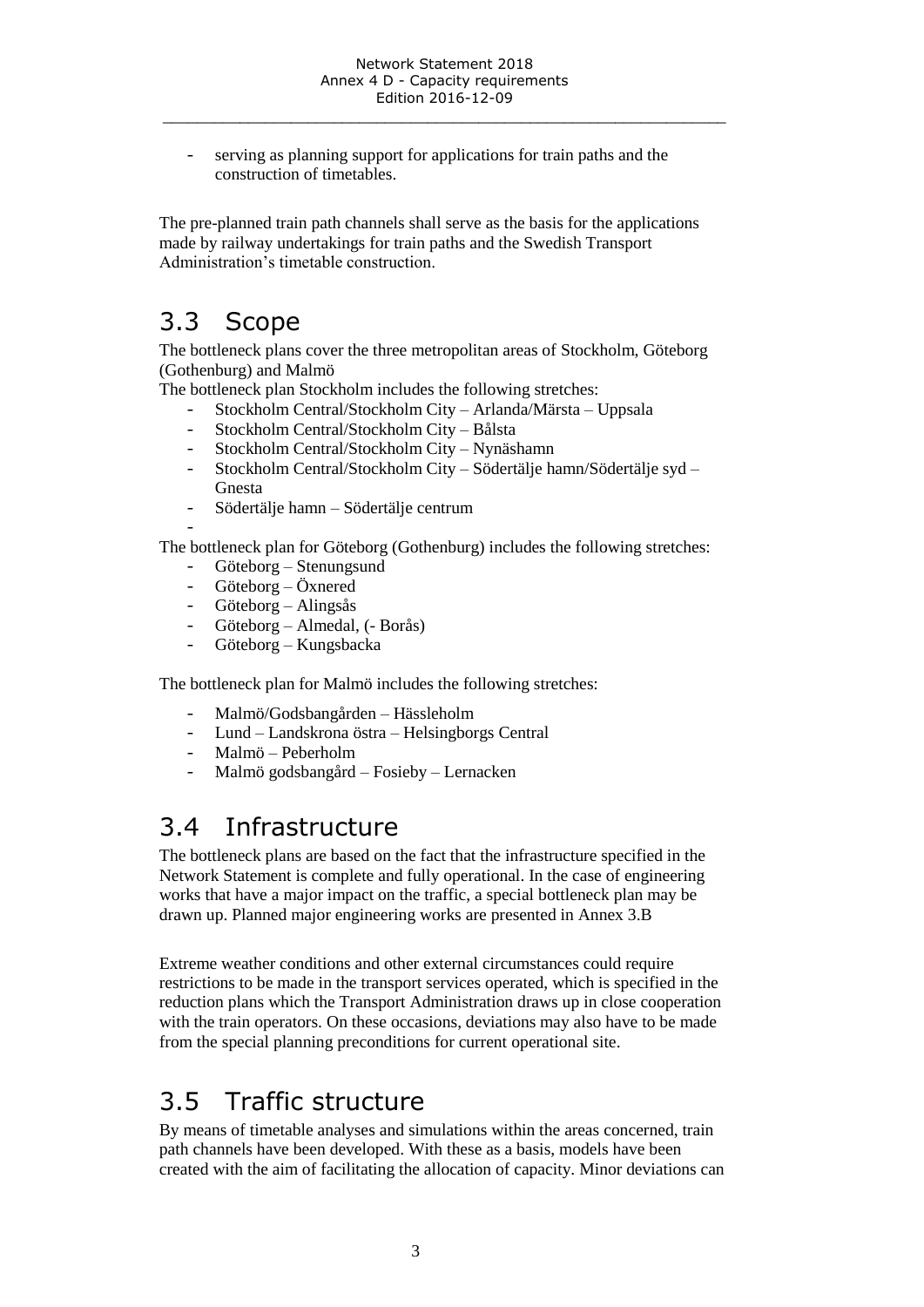be made from these on condition that no further train paths are required. The division of the train path channels cannot therefore be regarded as determined in advance.

# <span id="page-3-0"></span>3.5.1 Pre Arranged Paths (PaP)

The stretch of line Stockholm–/Hallsberg - Mjölby–Malmö–Peberholm and Kornsjö–Göteborg–Malmö have in Scandinavian-Mediterranean Rail Freight Corridor (ScanMed RFC) been defined as an international corridor with preplanned train paths for freight trains. These train paths are dedicated to crossborder freight traffic.

# <span id="page-3-1"></span>3.5.2 Bottleneck plan train types

**Fast (S):** trains with a high mean speed. It shall be possible for the vehicles to be driven at a speed of 160 km/h. In practice, only passenger and mail trains fulfil these requirements.

**Slow (L):** trains with a lower mean speed, normally freight trains or regional trains with stops at most of the intermediate stations. There is nothing to stop vehicles that meet the requirements for fast train paths being driven in a slower path if no faster train path is available. A certain train can use a slow train path on one line sub-section and a fast train path on another line sub-section.

# <span id="page-3-2"></span>3.5.3 Stockholm area

## 3.5.3.1 General

On the multiple track stretches of line  $\AA$ rstaberg - Flemingsberg<sup>1</sup> and Stockholm Central - Skavstaby, strict channel operation shall be employed. This means that no planned crossing between inner and outer tracks is normally allowed. The point connections between tracks should be primarily regarded as redundant in operational disruptions.

In order to make optimal use of the train path channels on the multiple track stretches, it is assumed that the trains are driven at a homogeneous speed and on inner and outer tracks. Generally speaking, inner tracks shall be used by slow trains (commuter and freight trains) and outer tracks by fast trains (regional and interregional trains, and by fast trains and mail trains).

 $\overline{a}$ <sup>1</sup> The multiple track at the stretch Stockholm- $\AA$ rstaberg is considered to be two separate double track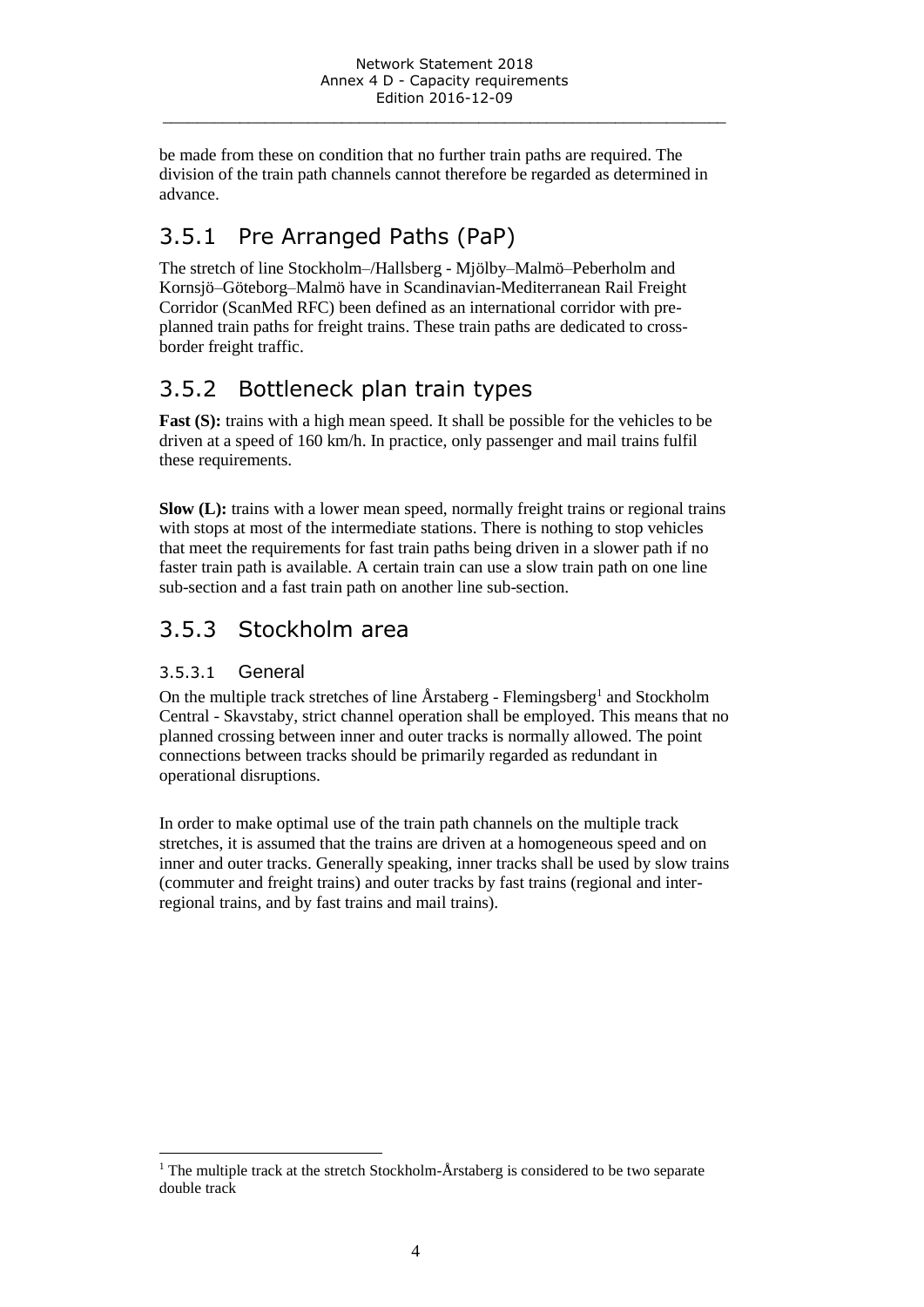#### Network Statement 2018 Annex 4 D - Capacity requirements Edition 2016-12-09 \_\_\_\_\_\_\_\_\_\_\_\_\_\_\_\_\_\_\_\_\_\_\_\_\_\_\_\_\_\_\_\_\_\_\_\_\_\_\_\_\_\_\_\_\_\_\_\_\_\_\_\_\_\_\_\_\_\_\_\_\_\_\_\_\_\_



*Figure 1. Bottleneck Plan Stockholm, geographic demarcation*

## 3.5.3.2 Special conditions

A-Trains traffic along the route Stockholm Central – Arlanda norra is governed by an agreement with the State. The agreement guarantees the operation of either four trains per hour in 15 minute intervals or six trains per hour in 8 to 12 minute intervals. A-Train trains operates track 1 and 2 at Stockholm Central.

The stretch of line from Stockholms södra - Stockholm City - Tomteboda övre (Citybanan) is reserved for commuter train. The trough-tracks at Stockholm Central (track 10-19) are scheduled to be shut down in stages for re-building, but at least eight tracks will be available to regional and interregional trains and freight trains.

### 3.5.3.3 North of Stockholm Central

l

The capacity on the multiple tracks stretch Stockholm Central/Stockholm City– Skavstaby is theoretically 20 train paths per hour and direction, but bearing in mind the differences in speed between different types of vehicle, the capacity on the outer tracks decreases to 16 trains per hour and direction on these tracks.

Trains operating on Stockholm Central, shall normally be driven on outer track on the stretch Tomteboda övre – Skavstaby (via Arlanda) – Myrbacken and Tomteboda övre – Huvudsta, crossing points<sup>2</sup> however, are located at the branch station Skavstaby. In order to avoid capacity losses, trains that are driven on different tracks, but which lack contact points with each other, make joint use of train path channels where this is possible. As with the four-track stretch of line

<sup>&</sup>lt;sup>2</sup> Crossing points in this context are understood to be points/switch connections where trains are allowed according to plan to be led over from an inner track to an outer track, and vice versa.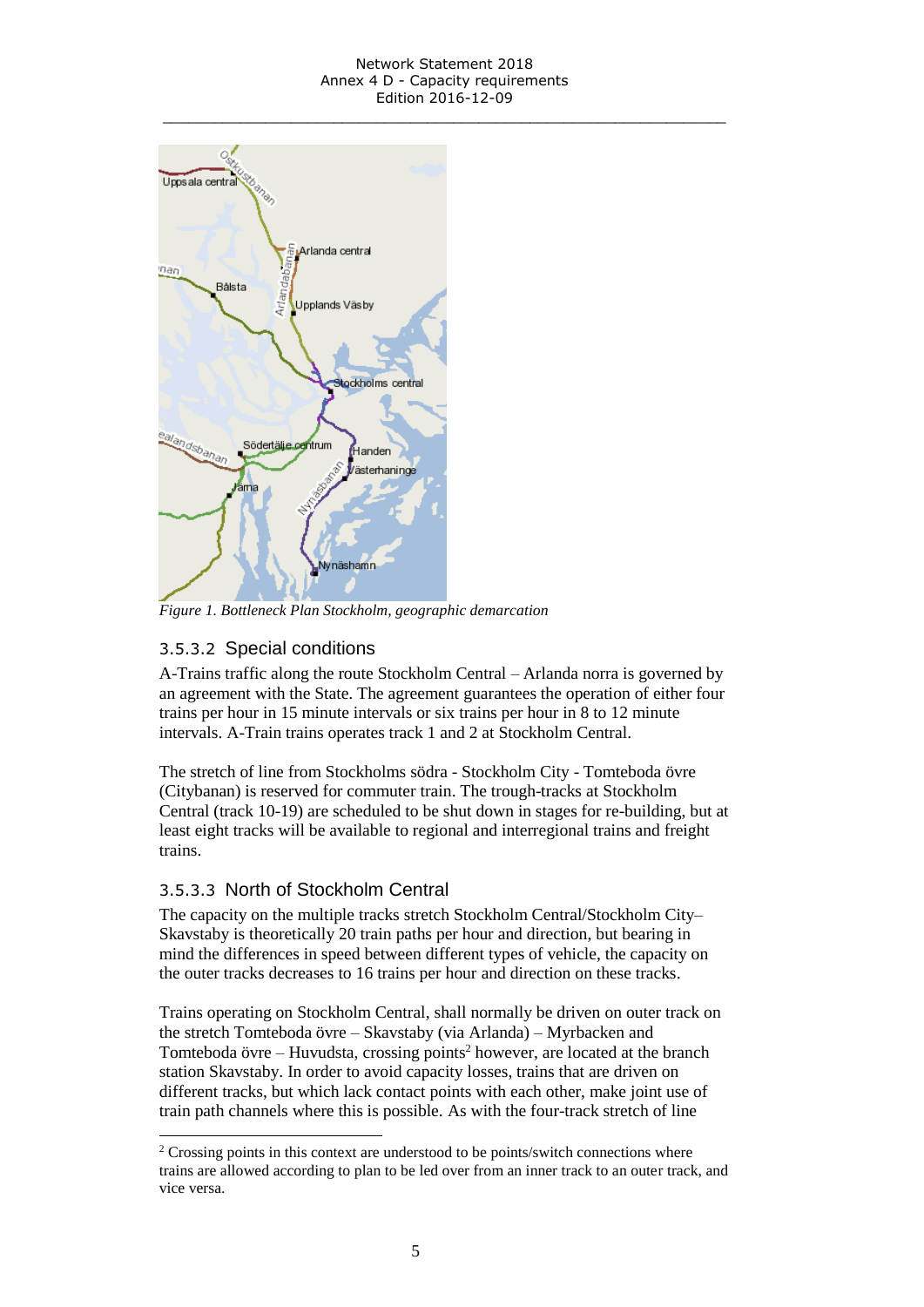south of Stockholm Central, the platforms are positioned alongside the inner track system.

On the stretch of line north of Tomteboda övre allows a total of 36 train paths according to the following subdivision:

- 16 train paths on four-track stretch's inner tracks (track U1, N1)
- 20 train paths on four-track stretch's outer tracks (track U2, N2).

The multiple track stretch Stockholm Central – Tomteboda övre (track U1, U3 and N1, N3) enables trains to/from Ostkustbanan and Mälarbanan operate independently.

### 3.5.3.4 South of Stockholm Central

The theoretical capacity on the double track stretch of line Stockholm Central – Stockholm södra reaches the equivalent of 30 train paths per hour and direction, capacity further out into the system (outer tracks south of Flemingsberg), is limited to a maximum of 15 train paths per hour and direction. The Swedish Transport Administration has reserved one train path channel per hour for the restoration of traffic as a result of disruptions (referred to as buffer paths). Altogether, this means that a maximum of 14 train paths per hour/direction are available.



*Figure 2: Schematic track plan Stockholms södra. South of Årstaberg the two double tracks changes to one four-track*

The double track Citybanan connects at Stockholms södra(track 1-2). Trains operating on Stockholm Central shall normally be operated on outer track on the stretch Årstaberg – Flemingsberg (via Södertälje syd) – Järna. Crossing points however, are located at the branch stations Flemingsberg and Järna. In order to avoid capacity losses, trains that are driven on different tracks, but which lack contact points with each other, make joint use of train path channels where this is possible.

On the stretch of line south of Årstaberg are a total of 35 train paths allowed per hour and direction*,* based on the following distribution:

- 15 train paths on the four-track stretch's outer track (track U1, N1)
- 20 train paths on the four-track stretch's inner track (track U2, N2).

#### 3.5.3.5 Citybanan

Normally shall only commuter train operate on Citybanan. The theoretical capacity on the double track stretch of line Stockholms södra – Stockholm City – Tomteboda övre reaches the equivalent of 24 train paths per hour and direction.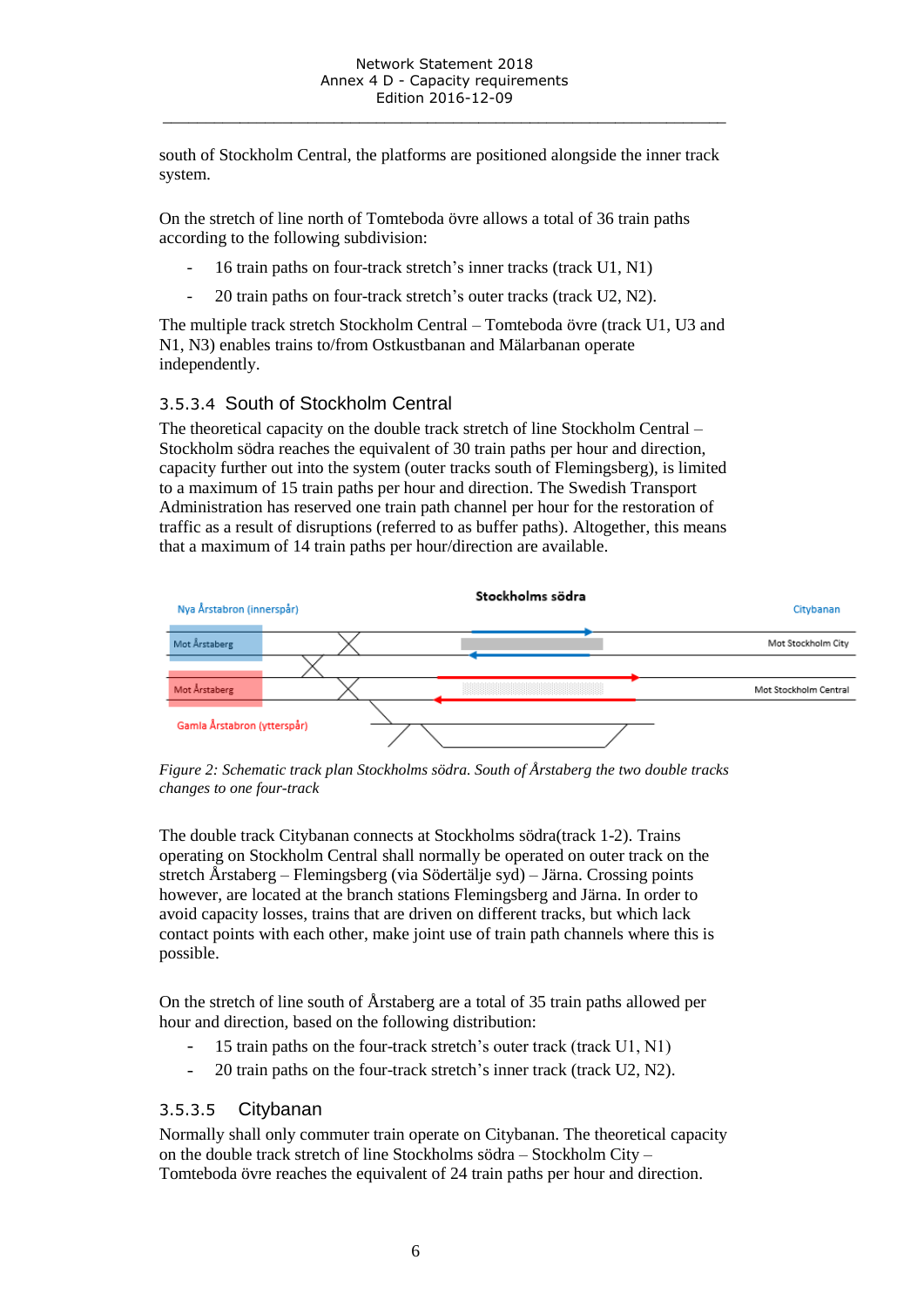The Swedish Transport Administration has reserved four train path channels per hour for the restoration of traffic as a result of disruptions (referred to as buffer paths). Altogether, this means that a maximum of 20 train paths per hour/direction are available.

The stopping times at Stockholm City are restricted in length to three minutes. During off-peak traffic, exceptions can be made for fulfilling special wishes, for example equip trains/train set changes. On these occasions changing of direction can be done on tracks 1-4.



*Figure 3: Stockholm City Station: examples of train set replacement to the south due to vehicle faults. The purple line illustrates the new train set coming from the depot in Älvsjö; the blue line shows the train set to be replaced*

Trains operating on Citybanan must remain on the inner track on the stretch of line Tomteboda övre – Skavstaby (via Arland) – Myrbacken and Tomteboda övre – Huvudsta and the stretch of line Årstaberg-Flemmingsberg (via Södertälje hamn) – Järna. Crossing points however, are located at the branch stations Skavstaby, Flemingsberg and Järna.

### 3.5.3.6 Stockholm Central

In order to achieve better utilisation of the track capacity at platforms, special planning conditions apply for Stockholm Central. These concern primarily passenger traffic, but the capacity available on the platform tracks is also an important precondition in order for the flow of goods trains and other movements to be able to function efficiently without stopping.

The traffic at Stockholm Central is divided into three groups, with in part different preconditions:

- through-trains
- turning trains from the south
- turning trains from the north.

The planning assumptions apply during peak traffic; at other times, exceptions can be made from them in order to meet specific wishes.

#### *Through-trains*

Through-trains from the south shall normally operate on tracks 15-19 and throughtrains from the north operate on tracks 10-14. Freight trains operate on all throughtracks (tracks 10-19) unless they include wagons with special transport conditions

Since platform capacity is limited during peak traffic shall long stops be avoided. The stopping times are restricted in length to ten minutes. During off-peak traffic, exceptions can be made for fulfilling special wishes, for example night trains with lay-overs, equip delayed trains and at events.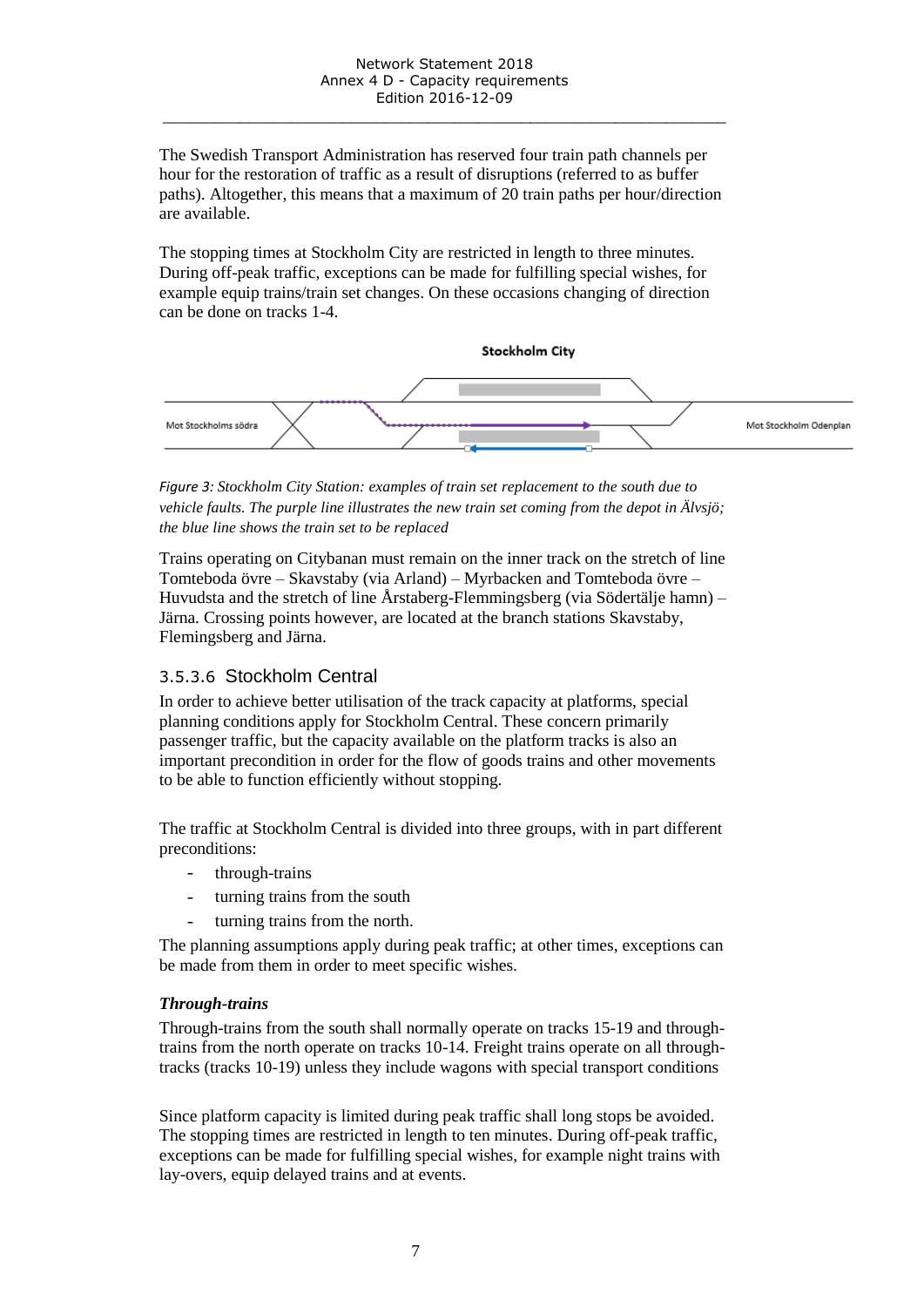#### *Coupling and uncoupling of railcar trains*

The coupling together of railcar trains shall be avoided during peak traffic. The changing of train parts between different tracks may only be performed during offpeak traffic since shunting movements consume more capacity.

#### *Turning trains from the south*

Turning trains from the south should normally operate on tracks  $15-19<sup>3</sup>$ , after the stop at Stockholm Central the trains continues directly to the C-group where turning takes place, Some of the trains continues via E-Group to Karlberg where turning takes place on Track M, V1, D1 or D2 (at least one of the tracks should be available for through-trains). After turning, the trains are driven from C-Group to tracks 10-14.

Turning that requires right-hand track use (referred to as crossing) when approaching or departing from Stockholm Central is only allowed if no train path channels in the opposite direction of operation are put into use.

#### *Railcar train and loco-hauled train with driving trailer/two locomotives / (SMS train)*

| Activity                                               | Time frame                 |
|--------------------------------------------------------|----------------------------|
| Stop at Stockholm Central (Arrival Tracks 15–19)       | 10 minutes                 |
| Stop at Norra Bantorget (Service Tracks E6–E7)         | 20 minutes                 |
| Holding/turning at Karlberg (Track M, V1, D1 or<br>D2) | 20 minutes $4\overline{ }$ |
| Stop at Norra Bantorget (Service Tracks C2–C4)         | 30 minutes                 |
| Stop at Stockholm Central (Departure Tracks10–<br>14)  | 10 minutes                 |

#### *Loco-hauled train*

Locomotive terminal looping is allowed given that no train path channel may be utilized.

#### *Turning trains from the north*

Turning trains from the north which operates on track N1 shall normally operate on tracks 1-8, trains which operates on track N3 shall normally operate on tracks 13- 16.

Operation of tracks 1-8 is restricted by a number of factors:

- Tracks 1–2 are only available for Arlanda Express airport shuttle services.
- Track- and platform length varies from track to track.
- The possibility for looping on Track 3 is lacking.
- The possibility for simultaneous entry and exit varies between tracks.

 $\overline{a}$ <sup>3</sup> If necessary, trains from the south can turn on track 14

<sup>4</sup> When Tracks M, D1 and D2 are occupied at the same time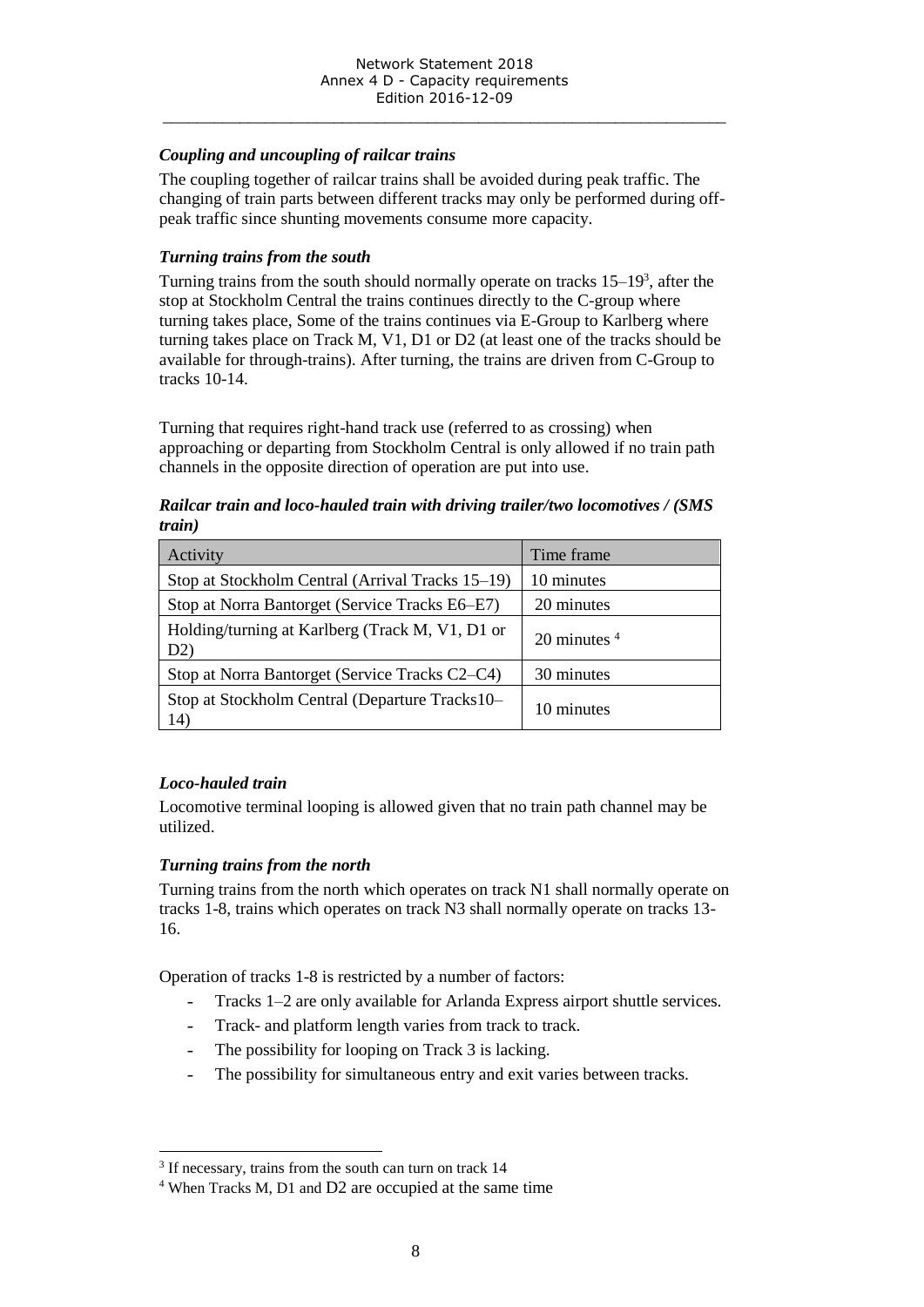<span id="page-8-0"></span>- Movements to and from Track 8 (north side) is dependent on the traffic on Tracks 10–11. Operations on Track 8 shall therefore be limited and must be coordinated with the traffic to Tracks 10–11.

In order to make it possible for sufficient track capacity to be offered, the following time frames shall be applied for turning trains coming from the north.

#### *Railcar train and loco-hauled train with driving trailer/two locomotives / (SMS train)*

| Activity                                                           | Time frame |
|--------------------------------------------------------------------|------------|
| Stop at Stockholm Central without reprovisioning<br>$(Tracks 1-8)$ | 45 minutes |
| Stop at Stockholm Central with reprovisioning<br>$(Tracks 1-8)$    | 60 minutes |

### *Loco-hauled train*

The stopping time for loco-hauled trains with terminal looping is max. 60 minutes at Stockholm Central. Locomotive loop turning, however, cannot always be performed according to wishes for example during peak traffic.

## 3.5.3.7 Getingmidjan

While Getingmidjan is shut down in summer 2018, a special bottleneck plan will be drawn up for the Stockholm area.

# 3.5.4 Göteborg (Gothenburg) area

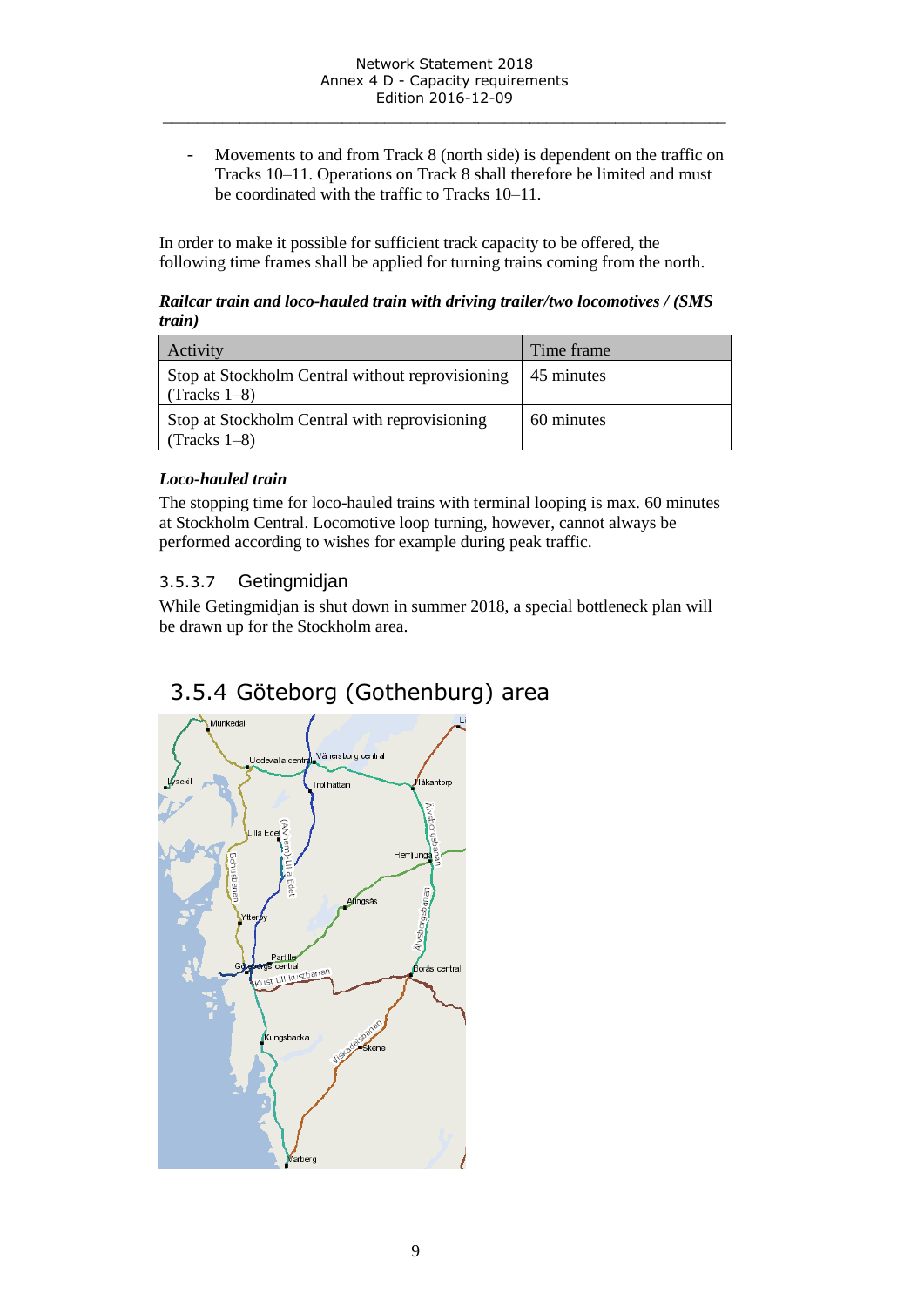### 3.5.4.1 Stretches of line around Göteborg

The capacity of the stretches of line around Göteborg is theoretically 12 trains per hour and direction. However, differences in speed between different types of vehicle reduce the capacity to 10 trains per hour and direction.

The single-track Bohusbanan is planned to carry short passenger trains and freight trains to Stenungssund. The number of passing places is enough to cope with two trains per hour and direction between Göteborg and Stenungssund (–Ljungskile). Freight trains to Uddevalla and beyond are expected to travel via Norway/Vänerbanan to Öxnered in one of the freight train channels that have been pre-planned there.

### 3.5.4.2 Stretches of line within Göteborg

The operational site Göteborg consists of the sub-sites Partille, Sävedalen, Göteborg Sävenäs, Olskroken, Göteborgs C, Gubbero, Almedal, Göteborg Marieholm, Göteborg Kville, Pölsebo and Göteborg Skandiahamnen. In addition, it includes the sub-sites Sävenäs Marshalling Yard och Göteborg norra that are controlled from their own signal box.

The capacity within the operational site is restricted in the first instance by the crossing train paths that occur when grade-separated crossings are not extended to the extent that today's traffic requires.

#### **Hamnbanan**

Göteborgs hamnbana, which is included in the bottleneck pans, even though this in its entirety is considered to be located within the operational sites Göteborg Kville, Pölsebo and Göteborg Skandiahamnen, is in practice a single-track line with densely positioned signals in order to provide ample capacity for trains that are driven in the same direction, but not for oncoming traffic. Göteborgs hamnbana has sufficient capacity to cope with four trains per hour and direction. In addition to these eight trains, one additional train can also run on one of the sub-stretches to/from Pölsebo every hour.

#### **Marieholmsbron**

In connection with the allocation process, a balance must be achieved between the need for bridge openings and the capacity of the railway. The bridge needs to be opened 18 times per day. This means one bridge opening per hour, excluding the period between 06:00-09:00 and 15:00-18:00. The opening time for the Marieholmsbron is 15 minutes, from opening approval until passage of railway traffic after closure.

The stretch of line from Göteborg Kville over the Göta älv at Marieholmsbron has three different destination points:

- Göteborg Marieholm for trains to Norway /Vänerbanan
- Gustavsplatsen for trains to Sävenäs and Västra stambanan
- Olskrokskrysset for trains to Göteborgs central and Gubbero (Västkustbanan and Kust till kust-banan).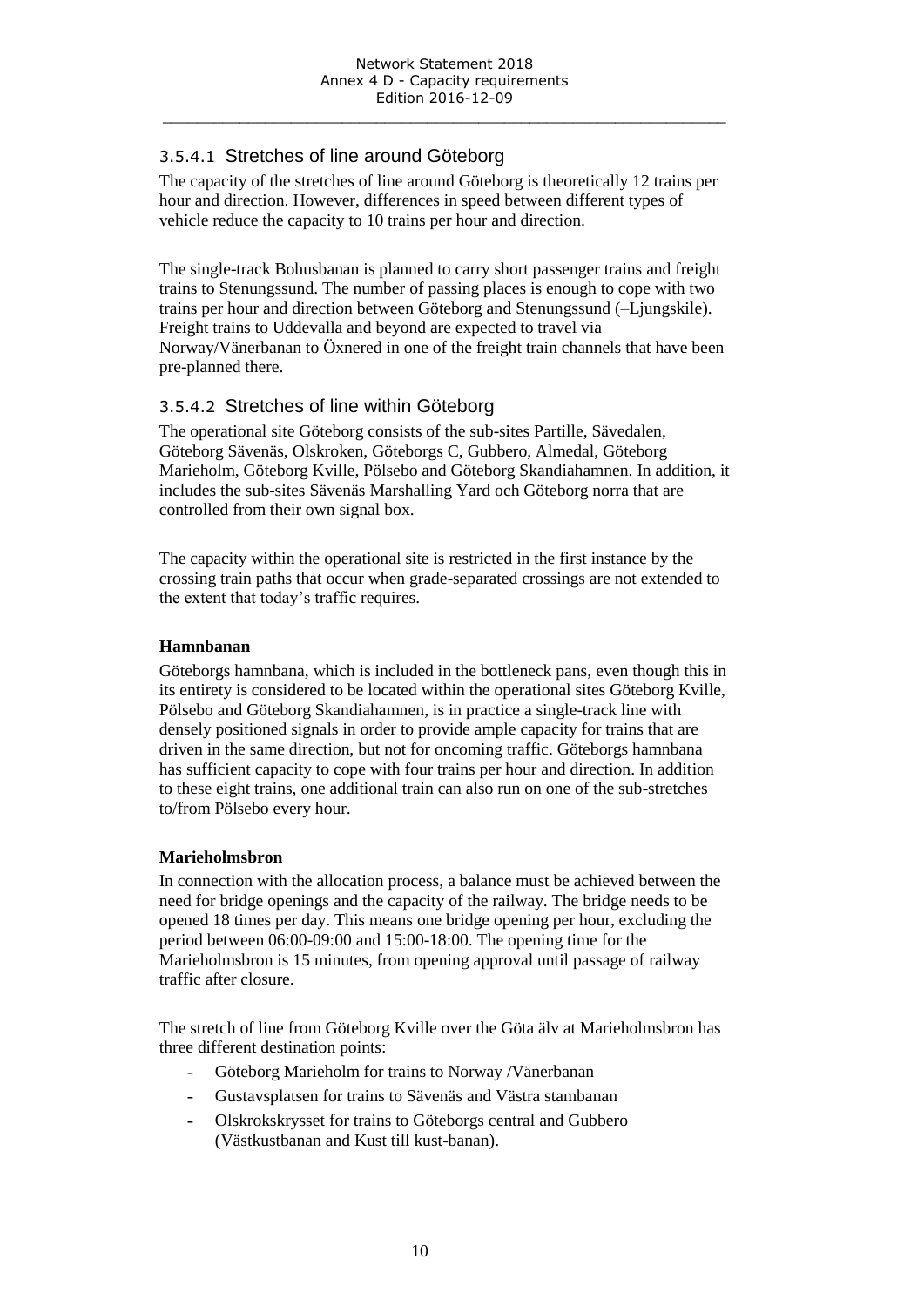#### Network Statement 2018 Annex 4 D - Capacity requirements Edition 2016-12-09

\_\_\_\_\_\_\_\_\_\_\_\_\_\_\_\_\_\_\_\_\_\_\_\_\_\_\_\_\_\_\_\_\_\_\_\_\_\_\_\_\_\_\_\_\_\_\_\_\_\_\_\_\_\_\_\_\_\_\_\_\_\_\_\_\_\_



On the stretch Göteborg Kville–Olskroken/Göteborg Marieholm, there is room for four freight trains and two passenger trains per hour and direction. This makes it possible to operate half-hourly services on Bohusbanan and that the freight traffic on Göteborgs hamnbana can be offered at least one train path per direction and hour via Olskroken to/from each route and to Sävenäs Marshalling Yard.

Marieholmsbron is openable for shipping along Göta älv. In general, rail traffic has precedence over boat traffic.

#### **Gårdatunneln (Gubbero–Almedal)**

On the sub-section Gubbero–Almedal, there are a total of 12 bookable train paths per hour and direction. These divide up in Gubbero towards Göteborg C and towards Olskroken. In Almedal, the train paths are divided up towards Kungsbacka and Borås, respectively (see figure).



#### 3.5.4.3 Göteborgs central

#### **General**

Göteborgs central is a terminus with two double-track connections to Olskroken and to Gubbero. I addition, there is a single-track connection with a low speed that is used by mail trains, for shunting and, in exceptional cases, by other traffic. Adjacent to the platform tracks there is a holding rail yard and a depot with a cleaning hall and two different service halls for vehicles.

The rail yard has low-speed operations. The capacity is determined in the first place by the number of crossing trains and shunting routes.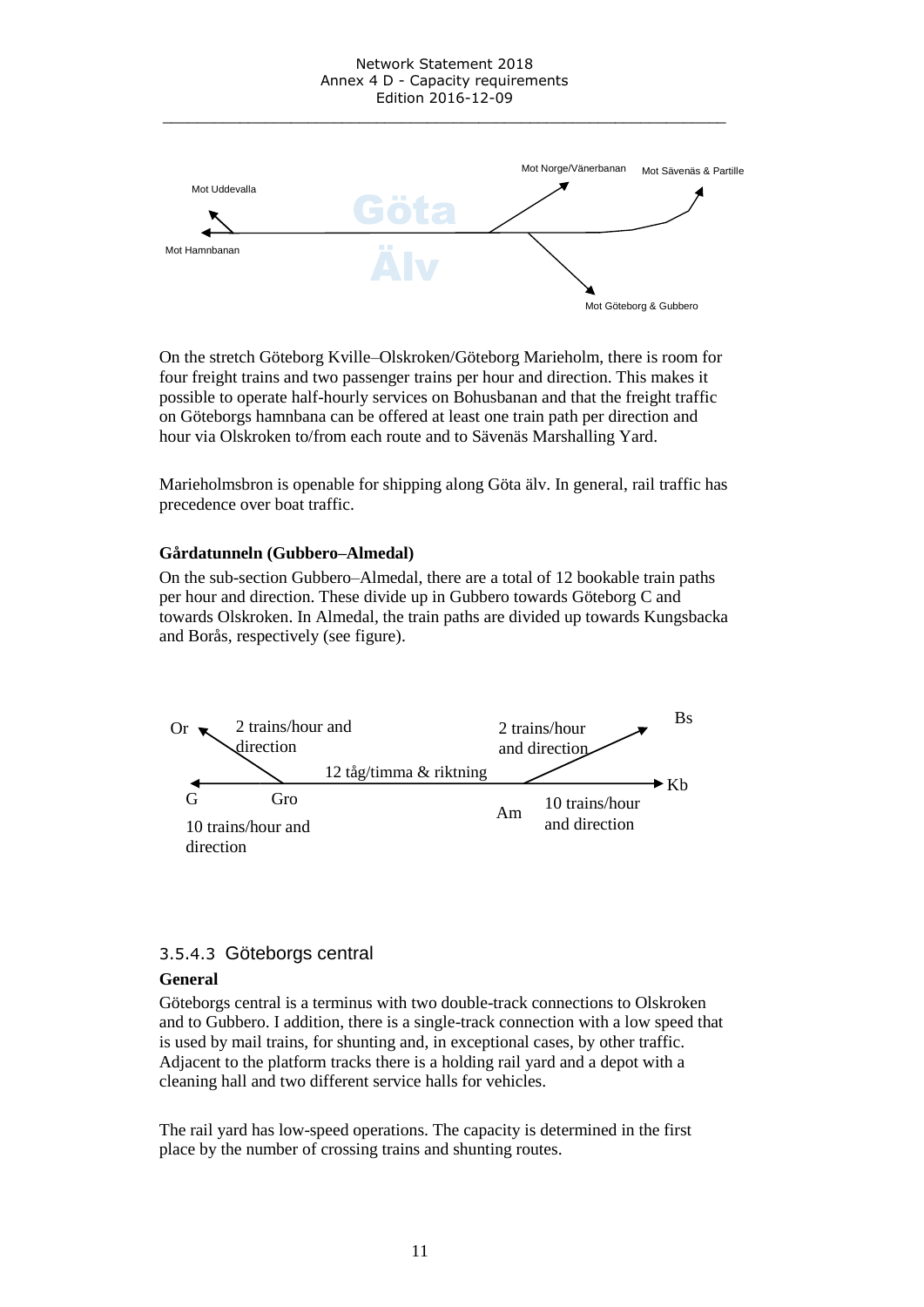#### **Subdivision of platform tracks**

In order to create the highest possible capacity, the platform tracks must be used on the basis of a certain pattern in order to avoid crossing train paths between the different lines. Trains that arrive from a certain line may not for the same reason depart towards another line unless the situation is studied in each individual case. The best flow is achieved by using the track groups in accordance with the following table, which was also a precondition when drawing up the bottleneck plans.

| Track<br>group | Comprises<br>tracks | Used to/from                           |
|----------------|---------------------|----------------------------------------|
| А              | $1 - 7$             | Västra stambanan                       |
|                | $8 - 10$            | Norway/Vänerbanan,<br>Bohusbanan       |
| $\subset$      | $11 - 16$           | Västkustbanan,<br>Kust till kust-banan |

#### **Intervals between trains on platform tracks**

The trains have predetermined departure and arrival times at Göteborgs central every fifth minute. This interval is determined by the fact that it takes about 4.5 minutes from the departure of a train until the next train can arrive as a consequence of intersecting train paths at the terminus rail yard.

#### **Shunting**

During the peak traffic periods (06.00–08.00 hours and 16.00–18.00 hours), shunting can only take place after special consideration in each individual case. Each shunting movement shall then be placed on an equal footing with a train movement in a corresponding track section. In order for shunting to be possible, a train path shall thus be unused so that the shunting movement can use the interval in time that will thereby be made available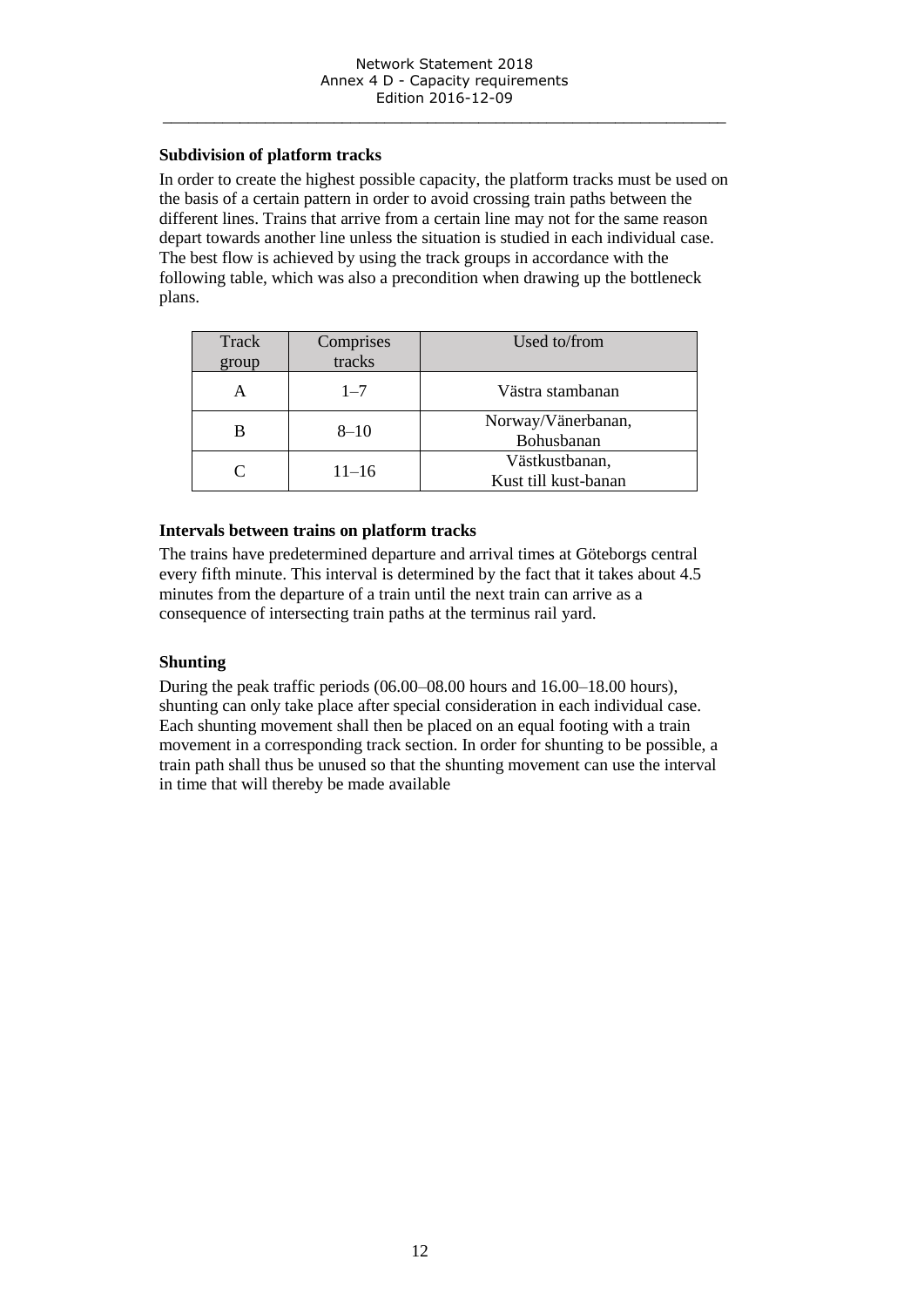## <span id="page-12-0"></span>3.5.5 Malmö area



## 3.5.5.1 Coordination with Danish stretch of line

For Öresundsförbindelsen (the Öresund link), the selected train path channels are coordinated so that they also serve on the connecting Danish section from Peberholm to Köbenhavn H (passenger traffic) and the border station Padborg (freight traffic).

### 3.5.5.2 Character of trains on different sub-sections, stopping scenario, etc.

On the stretch of line Lund- Hässleholm, extensive track engineering works are intended to be carried out, which requires the need for additional time for several of the coming timetables. The extent of the additional time will be specified before each timetable.

The fast trains on Södra Stambanan normally make stops in Hässleholm, Lund, Malmö central, Triangeln and Hyllie. Between Hässleholm and Lund, trains can make stops at one or two intermediate stations if the performance of the train is sufficient to meet the stipulated time in Hässleholm, or *alternatively* (whenever possible) leave earlier from Hässleholm (odd trains) or arrive later (even trains). On Västkustbanan, in the same way trains normally make stops at Helsingborg and Landskrona.

On the stretch of line Hässleholm–Malmö Marshalling Yard, the slower trains are divided into trains that are assembled for 100 km/h, 90 km/h and 80 km/h, respectively. On the stretch Malmö Marshalling Yard–Peberholm, all paths can be used by train sets that have been assembled for 80 km/h.